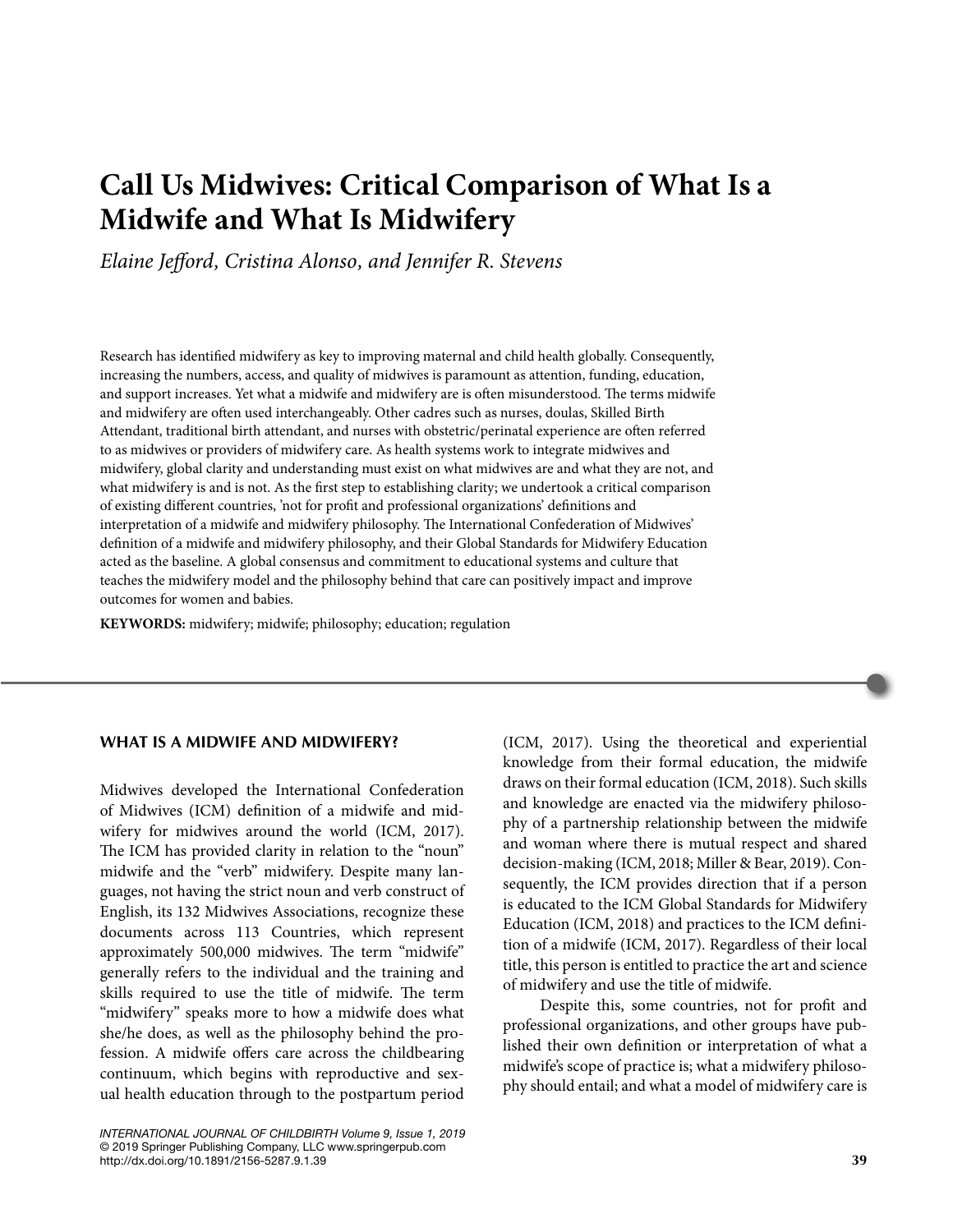(American College of Nurse Midwifes [ACNM], 2018; Australian College of Midwives [ACM], 2018; Renfew et al., 2014; United National Population Fund [UNFPA], 2018; World Health Organization [WHO], 2018). Individual countries, global organizations, and international non-governmental organizations (INGOs) also misuse the terms. For example, in some locations skills taught are basic while in other places, such as Nepal, complex skills such as a vacuum extraction (operative vaginal birth) are taught (Puri, Tamang, Shrestha, & Joshi, 2014). This "add on" training for nurses or new emergency obstetric care training for non-midwife providers or health workers may be as short as 3 months. Yet upon completion, the person is often called a midwife and they take on the role of working with childbearing women. This results in what could be termed "boundary slippage" of what a midwife is according to the ICM definition (ICM, 2017). The lines becomes blurred with those of a nurse, Skilled Birth Attendant Traditional Midwife, community health worker (CHW), and doula throughout the maternal child health care context. (SBA; WHO, ICM, & Federation of International Gynecologist and Obstetricians [FIGO], 2004). All of these cadres have unique educational pathways, some more clearly defined than others, but none of them meet the requirements of a midwife as defined by the ICM (2018).

WHO, in a joint statement with the United Nations Population Fund (UNFPA), United Nations International Children's Emergency Fund (UNICEF), ICM, International Council of Nurses (ICN), FIGO, and International Pediatric Association (IPA), has attempted to clear this confusion with their recently publish definition of "skilled health personnel providing care during childbirth" (WHO, UNFPA et al., 2018). The critical attention these global agencies place on women and their newborns is well founded. Their quest is to reduce maternal and neonatal mortality globally by providing women with access to some form of obstetric emergency care (WHO, UNFPA, UNICEF, 2009). It is, therefore, imperative to keep the needs of women and their newborns as well as those of midwives central to this discussion. What appears to be lacking, however, are fundamental elements such as the level of education, philosophy of training, and how these cadres are regulated (while still often given the label midwife). Having a distinct definition of what a midwife is, a midwifery model of care and philosophy is important for a profession, as these impact the unique education required to promote the profession. Further, it offers a framework for monitoring and evaluating quality midwifery care.

## **WHY WORDS/DEFINITIONS MATTER: EDUCATION STANDARDS PROFESSIONAL IDENTITY AND WHO WE ARE**

The midwife is a recognized autonomous professional who provides a range of sexual and reproductive health services including care during pregnancy, birth, and postnatal and obstetrical emergency stabilization, in diverse contexts. Existing cultural, social, and physical inequities may influence professional midwives' autonomy, agency, and ability to work to their full scope of practice. For example, lack of resources including supplies, pay, and collaborative practice can vary from country to country and even practice to practice (Vedam et al., 2018).

The ICM definitions of a midwife (ICM, 2017) and midwifery philosophy enables midwives, irrespective of geographical location, to advocate for themselves when exercising their legitimate authority to speak about midwives and their work. (ICM 2014) Consequently, these definitions are fundamental when developing quality educational programs. Further, it enables appropriate regulation and thus accurate evaluatation of the impact and quality of care midwives provide.

Midwifery holds two characteristics necessary to reach its full potential: the relationship between a woman and her midwife, and an integrated enabling environment to support this. The former is the core of midwifery care: the relationship between the midwife and the woman (Miller & Bear 2019, Guilliland & Pairman, 2010; Leap & Pairman, 2006; Pairman, 2010).

Midwifery needs to function autonomously and be fully integrated into the healthcare system. This creates an environment whereby there is ease of consulting and transferring care when care is identified as outside of the midwife's scope of practice (ICM, 2017). When barriers prevent either the process of relationship or the process of integration from being fully enabled, midwifery cannot be expressed to its fullest potential. Consequently, this causes a loss of benefits for the woman, the midwife and the healthcare system. When this relationship and philosophy is at the foundation of what a midwife does, care moves beyond providing purely lifesaving or technical skills. The midwife prioritizes the use of respectful, compassionate, relationship driven care that is negotiated in partnership with the woman (Miller & Bear 2019, Guilliland & Pairman, 2010; Pairman, 2010; Vedam et al., 2018). Yet if midwives feel undervalued and unsupported, socially and/or culturally, to enact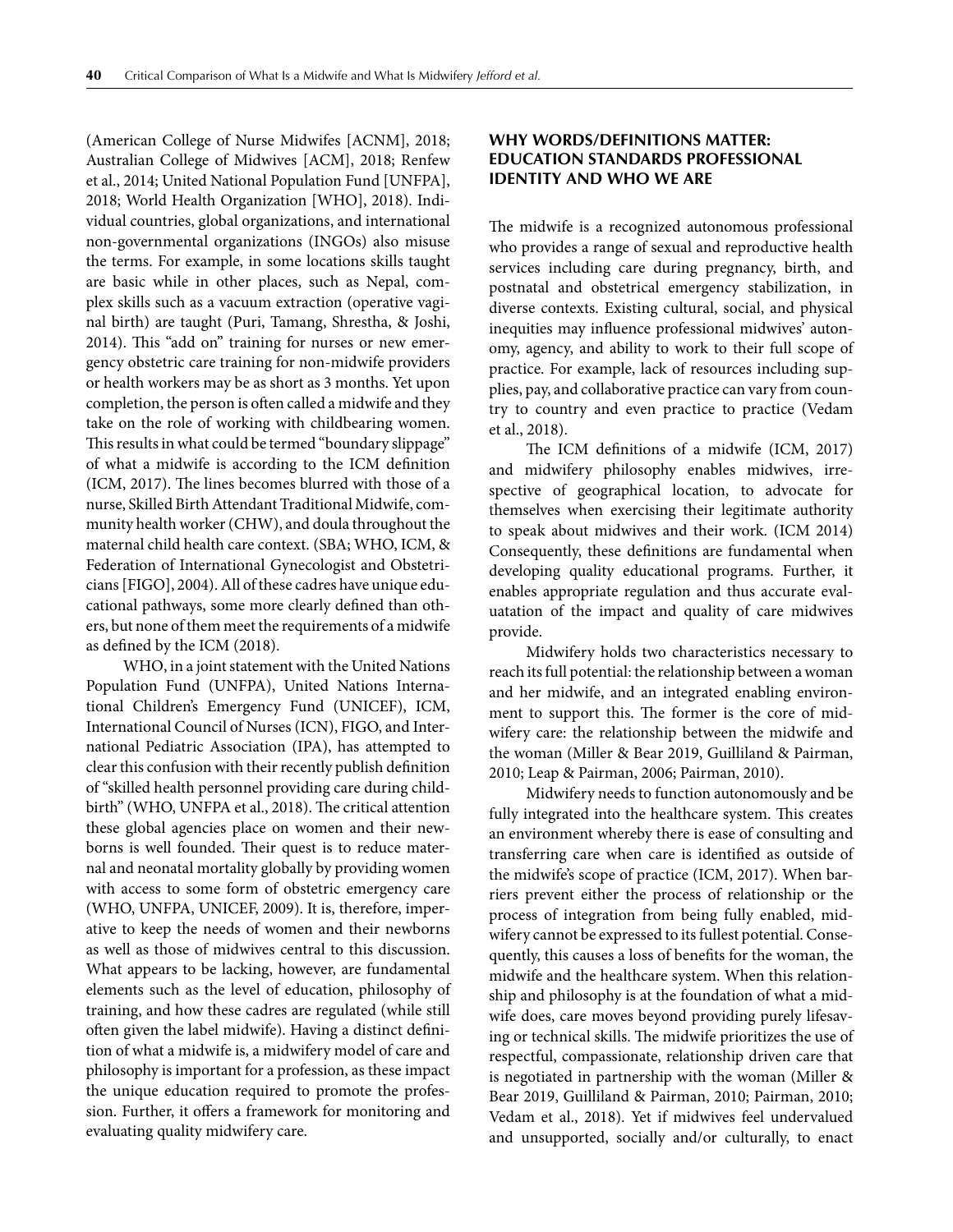and fully engage in the midwifery philosophy of care, then the core of the midwifery model of care and the foundation of the midwifery profession are lost (Filby, McConville, & Portela, 2016; WHO, ICM, & White Ribbon Alliance [WRA], 2016).

Historically there has always been contention between midwives and the medical profession (Willis, 1983). It could be argued the tension is due to the differences between the philosophical stances of the two professions, differences in models of care and the illness and risk lens from which medicine views childbearing. Further, culturally reinforced gender inequities are often played out in the attempt to keep midwifery and women's health within the dominant medical model (Betro, Mcclair, Currie, & Banjerie, 2018; Hartigan, 2001). As midwifery refuses to conform to the illnessmedical dominated model in healthcare, this may has contributed to the slow promotion of the midwife as an independent, autonomous practitioner. Further, it has contributed to the lack of priority for midwifery as a unique model of care. Additionally, despite men becoming midwives, midwifery remains a woman-dominated profession providing care to women, her partner and family however she defines it. While we acknowledge that both women and trans men and other non-binary identities may become pregnant and access midwifery services, in this article we will refer to women/woman as anyone who is having a baby. Midwifery is and should be in conflict with the medicalization of childbirth when that medicalization is applied unnecessarily. Midwifery guidelines acknowledge that medical intervention is warranted if a mother and/or baby are at risk when a deviation from the physiological process occurs during the perinatal period. Nevertheless, physiological care becomes problematic when played out in the medical model, where healthy "patients" need support, education, and accompaniment rather than the escalating interventions that increase the psychological, physical, and financial costs they often experience. Creating a path to professionalism, without losing the philosophy that is unique to the midwifery profession is paramount if this care model is to be maintained, grown and compliment the medical model rather than be seen as an alternative or in opposition to it.

The challenge in the conflicting definitions of what a midwife is, what she/he does and the philosophy inderpinning that must go beyond what is the minimum years of education and demonstrable skills for midwives' education, but the essence of what midwifery is as a profession. A critical comparison is therefore necessary to explore the tensions in existing different countries', not for profit and professional organizations' definitions of a midwife and midwifery philosophy with the ICM definition (ICM, 2017) and philosophy (ICM, 2014). The guiding questions for this critical comparison are:

- 1. What are the strengths and limitations of existing definitions of a midwife?
- 2. What are the strengths and limitations of required education standards?
- 3. What are the strengths and limitation of existing midwifery philosophies?
- 4. How do the above aspects impact upon a midwife, a midwifery model of care and the midwifery profession?

# **STRENGTHS AND LIMITATIONS OF EXISTING DEFINITIONS OF A MIDWIFE: CORE THEMES IDENTIFIED IN CURRENT DEFINITIONS**

The ICM states that for a midwife to practice, a country must enable specialized education, regulation, and autonomous practice (ICM, 2017, 2014). Standards for education must result in a cohesive profession that is regulated, allows for quality planning, and accountability (Castro Lopes et al., 2016). The education of a midwife must, therefore represent and be aligned with the philosophy of midwifery as defined by the ICM (2014).

Although it may seem evident that professional education must prepare competent professionals in a specific field, at a global level the education of a midwife often does not prepare autonomous professionals who are skilled in the midwifery philosophy or model of care. This disconnect may emerge from midwives being ignored or suppressed as healthcare providers. This historical suppression stems from when midwifery was/is perceived as a subset of nursing and ultimately to be controlled by medicine (Coburn, 2006; Fahy, 2007; Filby et al., 2016). The midwifery profession rejects such perceptions or limitations on a midwife's right to be seen as an autonomous practitioner. This includes any censorship on midwives to speak about midwives and their work.

#### **STRENGTHS AND LIMITATIONS OF REQUIRED EDUCATION STANDARDS: ANALYSIS OF EDUCATIONAL FRAMEWORKS**

The ICM definition of the midwife ( 2017) and the ICM philosophy of midwifery (2014) provided the baseline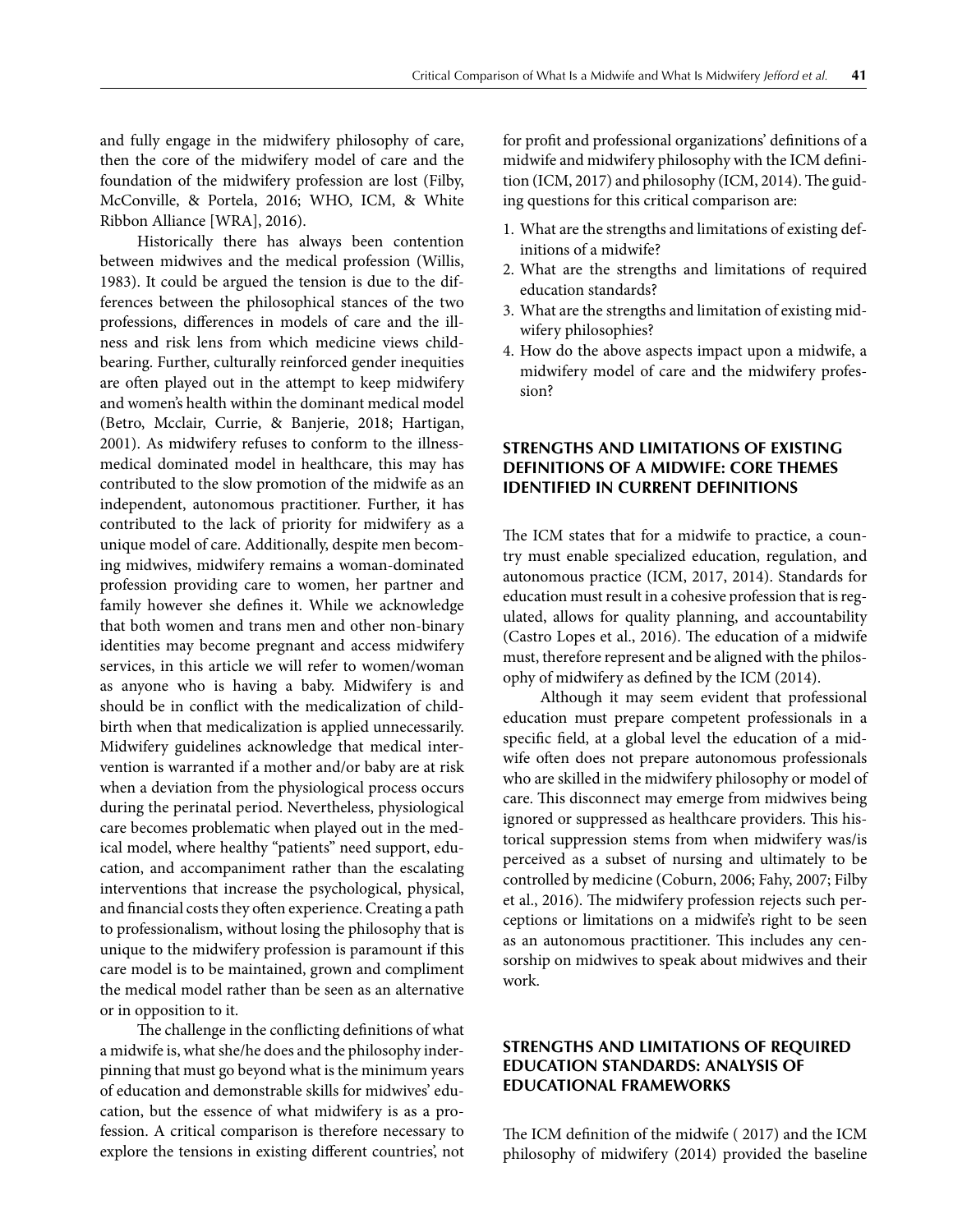for the critical comparison of WHO (2018), UNFPA (2018), The Lancet (Renfew et al. 2014), ACNM (2018), and ACM (2018) documents. Thematic analysis was used to identity both explicit and implicit themes (Fahy, 2007; Richardson-Tench, Nicholson, Taylor, Kermode, & Roberts, 2018) around education. This involved a search for key words within ICM definition of a midwife (ICM, 2017). To validate the key words, each author conducted the analysis separately. Upon consensus, these were then placed under seven themes that create a strong, legitimate, autonomous professional. These themes included:

- 1. A specific midwifery education program
- 2. State/Country recognized
- 3. Content is based on core competencies
- 4. Educational process is unique and has standards
- 5. Education results in quality assessments that offer validation, regulation, and accountability
- 6. Education confirms the right to a unique title of Midwife and responsibility
- 7. Quality of practice is based on ongoing competency.

Asthe terms midwife and midwifery are often used interchangeably, the next step of the analysis was to critically compare the ICM themes to other major organizations published definitions of a midwife and midwifery (ACNM, 2018; ACM, 2018; Puri et al., 2014; Renfew et al., 2014; UNFPA, 2018). The aim was to note any similarities, differences, and gaps. While it is acknowledged that several documents authored by these organizations might incorporate reference to midwifery philosophy and/or what a midwife is in some form, the focus of this article is specifically on the explicit documents termed (midwifery) philosophy or definition of a midwife/what is a midwife. The reason for this it that when a search is undertaken on these terms, the key documents cited in this article are located. Additionally, they are often referenced as stand-alone documents, and therefore should be judged as such.

#### **IMPACT ON EDUCATION AND CARE**

Most of the definitions by other organizations offer minimal specific guidance on education (ACM, 2018; Puri et al., 2014; Renfew et al., 2014; UNFPA, 2018). Four of the seven themes identified within the ICM document were lacking in most of the other organizations documents including (ACM, 2018; Puri et al., 2014; Renfew et al., 2014; UNFPA, 2018):

- National recognition of the profession of midwifery
- Midwifery educational process that is a unique process with unique standards. (pre-service educational faculty and administrative standards)
- Midwifery education that results in a quality assessment offering validation, regulation, and accountability
- Midwifery quality of practice that is based on ongoing competency (in-service education).

Interestingly, only the country specific definitions from Australia (Puri et al., 2014) and the United States (ACM, 2018) referred or mentioned ICM definition (ICM, 2017) and competencies (ICM, 2019). Maintaining clarity is particularly important for education as it generally defines the core essence of the profession for full expression of the professions' philosophy. It also provides a framework for professional identity, curriculum development, and assessment. Midwives as part of their education program acquire theoretical and clinical competence. The primary focus is on childbearing being a natural physiological event, which requires the midwife to trust the woman's body to birth. At times, deviations from normal occur and the midwife must be competent to diagnose and immediately respond to and stabilize unexpected emergencies (Richardson-Tench et al., 2018). Midwifery education, however, must not be limited to view childbearing through the medical lens of risk and intervention. Rather midwifery education must prepare midwives to be autonomous providers of comprehensive women's healthcare *within* the philosophy of midwifery. To be a midwife, one needs to embrace midwifery and its philosophical stance, understand it, and strive to enact it daily. It is what makes the care a midwife gives so unique.

Global variations, however, in the definition of a midwife and midwifery has led to different countries and programs having separate understandings and diverse implementation of the professional identity and education of midwives. The ICM has attempted to mitigate variation in midwifery education (ICM, 2018) through its competencies (ICM 2019, 2018) and educational standards (ICM, 2018). However, lack of consensus on the part of WHO (2018), UNFPA (2018), and national associations (ACM, 2018; Puri et al., 2014) on a unified definition and identity of midwifery leaves many wondering what a midwife is, and how is she/he unique and different from a nurse, doula, CHW, or SBA?

In addition, the approach of treating midwifery as less than a legitimate autonomous profession with a unique philosophy and model of care, prevents its full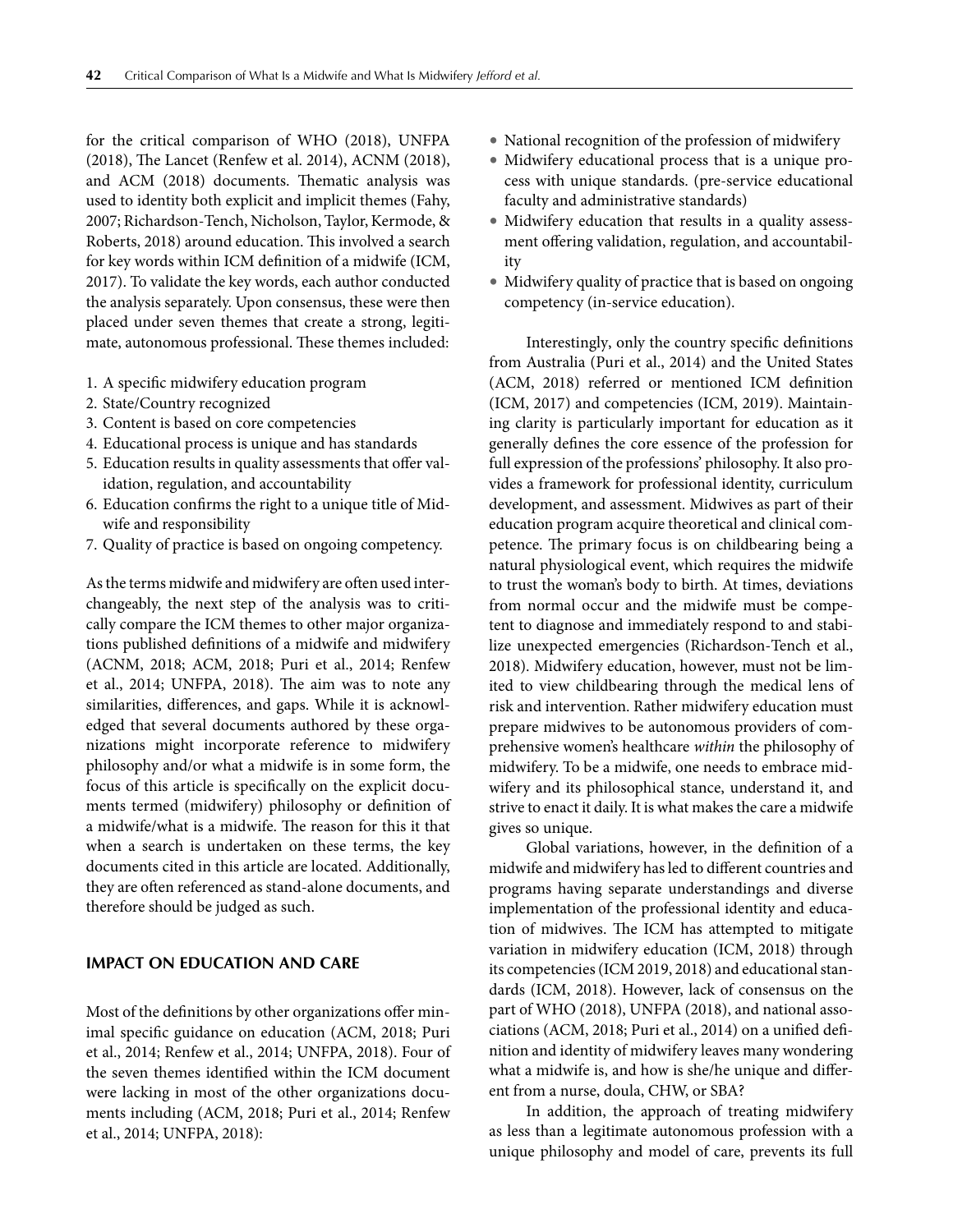| <b>Education</b><br><b>Themes</b><br><b>Identified</b> in<br><b>ICM</b><br><b>Definitions</b><br>of Midwife                                 | ICM-<br><b>Midwife</b><br>(ICM, 2017)                                                                       | <b>UNFPA-</b><br><b>What Midwives</b><br>Do (ICM, 2017) | Lancet-<br><b>Midwifery</b><br>(ICM, 2017)                   | WHO-<br>Midwifery<br>(ICM, 2017) | ACM-<br><b>Australian</b><br>Mid-<br>wifery<br>and Phi-<br>losophy<br>(ICM,<br>2017)                 | <b>ACNM-</b><br>(United States)<br><b>Midwifery and</b><br>Scope of<br>Practice (ICM,<br>2017)                               |
|---------------------------------------------------------------------------------------------------------------------------------------------|-------------------------------------------------------------------------------------------------------------|---------------------------------------------------------|--------------------------------------------------------------|----------------------------------|------------------------------------------------------------------------------------------------------|------------------------------------------------------------------------------------------------------------------------------|
| Specific midwifery Specifies a<br>education<br>program                                                                                      | "midwifery<br>education<br>program"                                                                         | "A well-trained<br>midwife"                             | "Skilled,<br>knowledgeable,<br>and<br>compassionate<br>care" | Not mentioned                    | scientific<br>evidence"                                                                              | "Informed by "Formal education,<br>graduate degree"                                                                          |
| State recognized                                                                                                                            | "Recognized in<br>the country"                                                                              | Not mentioned                                           | Not mentioned                                                | Not mentioned                    | <b>Not</b><br>mentioned<br>but refers<br>to ICM                                                      | "Education program<br>is accredited"                                                                                         |
| Content is based<br>on core<br>competencies<br>(pre-service<br>educational<br>objectives)                                                   | "Based on ICM<br>competencies<br>for basic<br>midwifery<br>practice"                                        | Skills focused                                          | Core<br>characteristics                                      | Not mentioned                    | Evidence-<br>informed                                                                                | "meet core<br>competencies for<br><b>Basic Midwifery</b><br>Practice of the<br>ACNM" refers to<br><b>ICM</b><br>competencies |
| Education process Using the<br>is unique and<br>has standards<br>(pre-service<br>educational<br>faculty and<br>administrative<br>standards) | "framework of<br>the ICM Global<br>Standards for<br>Midwifery<br>Education"                                 | Not mentioned                                           | Not mentioned                                                | Not mentioned                    | <b>Not</b><br>mentioned<br>but refers<br>to ICM                                                      | Not mentioned                                                                                                                |
| <b>Education results</b><br>in quality<br>assessment that<br>offers validation,<br>regulation, and<br>accountability                        | Education results Not mentioned<br>in<br>"qualifications<br>to be registered<br>and/or legally<br>licensed" |                                                         | Not mentioned                                                | Not mentioned                    | <b>Not</b><br>mentioned<br>but refers<br>to ICM                                                      | "Educational<br>program is<br>accredited"                                                                                    |
| Education and<br>regulation<br>confirms the<br>right to a unique<br>title and<br>responsibility                                             | Results in legal<br>status to<br>"practice<br>midwifery and<br>use the title<br>'midwife"'                  | Not mentioned                                           | Not mentioned                                                | Not mentioned                    | "Midwife is<br>authorized<br>to provide<br>maternity<br>care on<br>their own<br>responsi-<br>bility" | Not mentioned                                                                                                                |
| Quality of practice The midwife<br>is based on<br>ongoing<br>competency<br>(in-service)<br>education)                                       | "demonstrates<br>competency in<br>the practice of<br>midwifery"                                             | Not mentioned                                           | Not mentioned                                                | Not mentioned                    | <b>Not</b><br>mentioned<br>but refers<br>to ICM                                                      | "Must be recertified<br>every 5 years<br>meet specific<br>continuing<br>education<br>requirements"                           |

**TABLE 1. Analysis of Education in Midwife and Midwifery Definitions**

(*Continued*)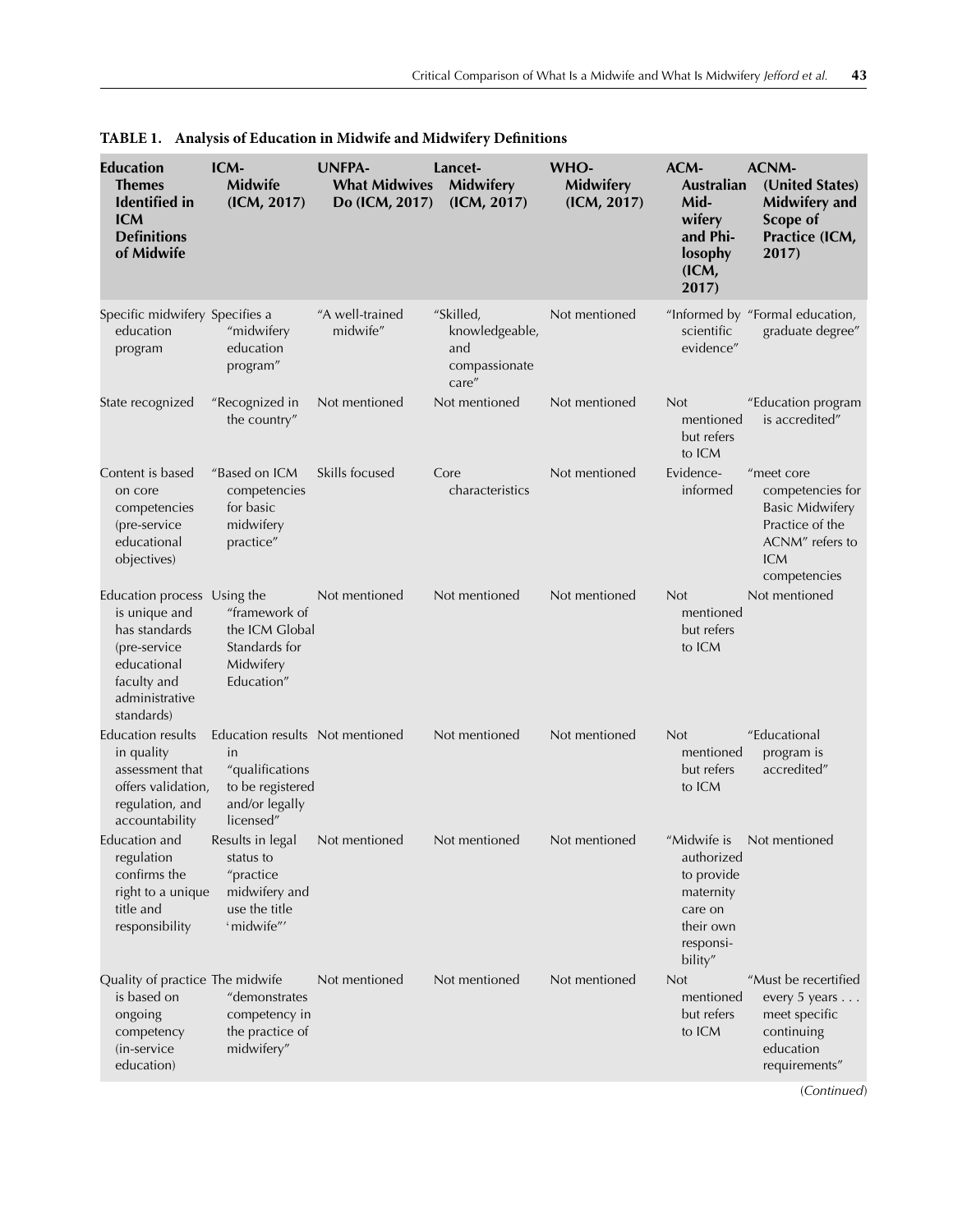| Education<br>Themes<br><b>Identified</b> in<br><b>ICM</b><br><b>Definitions</b><br>of Midwife | $ICM-$<br><b>Midwife</b><br>(ICM, 2017)   | <b>UNFPA-</b><br><b>What Midwives</b><br>Do (ICM, 2017)                                                                 | Lancet-<br><b>Midwifery</b><br>(ICM, 2017)                                                                                           | WHO-<br>Midwifery<br>(ICM, 2017)                                                                                   | ACM-<br><b>Australian</b><br>Mid-<br>wifery<br>and Phi-<br>losophy<br>(ICM,<br>2017)                                               | ACNM-<br>(United States)<br>Midwifery and<br>Scope of<br>Practice (ICM,<br>2017)                                                                                                  |
|-----------------------------------------------------------------------------------------------|-------------------------------------------|-------------------------------------------------------------------------------------------------------------------------|--------------------------------------------------------------------------------------------------------------------------------------|--------------------------------------------------------------------------------------------------------------------|------------------------------------------------------------------------------------------------------------------------------------|-----------------------------------------------------------------------------------------------------------------------------------------------------------------------------------|
| Overall<br>impression                                                                         | Comprehensive,<br>reference<br>definition | No reference to<br>ICM. Focused on<br>skills a midwife<br>can provide.<br>Mentions<br>"people with<br>midwifery skills" | No reference to<br>ICM. No specifics<br>on education.<br>Focused on<br>scope, some<br>philosophy and<br>consultation and<br>referral | No reference to<br>ICM. Very brief,<br>focused on scope<br>and skills.<br>Nothing on<br>education or<br>philosophy | Refers and<br>links to<br>ICM for<br>definition.<br>Midwife.<br>Philosophy<br>is compre-<br>hensive<br>(see philos-<br>ophy chart) | NO reference to<br>ICM definition,<br>focuses on scope,<br>and skills,<br>accreditation and<br>discusses<br>relationship with<br>nursing. Refers to<br><b>ICM</b><br>competencies |

|  |  | TABLE 1. Analysis of Education in Midwife and Midwifery Definitions (Continued) |  |  |
|--|--|---------------------------------------------------------------------------------|--|--|
|--|--|---------------------------------------------------------------------------------|--|--|

*Note*. ACM = Australian College of Midwives; ACNM = American College of Nurse Midwifes; ICM = International Confederation of Midwives; UNFPA = United National Population Fund; WHO = World Health Organization.

development and impact on a healthcare system. The current overemphasize on skills needed to save lives, without emphasizing the autonomy of the profession and its philosophy, demonstrates a lack of vision for quality in women's health and midwifery. It also reflects persistent tensions that place women within the contested space of being viewed through the dominate medicalillness model, rather than the woman-centered midwifery model. It can be postulated, midwives who are solely educated within a medical risk lens will not necessarily practice woman-centered care, rather, they will focus on identifying obstetric risk and managing obstetric emergencies. It could also be inferred that in countries where midwives are limited to having a set of lifesaving skills, medical interventions such as inductions, and cesarean sections will remain high. The impact of this maybe that women will feel undervalued in their birthing experience (Leap & Pairman, 2006). Alternatively, midwives who are educated within a specific woman-centered philosophy and model that emphasizes values such as human rights, and informed consent, are healthcare providers who may contribute to social, cultural, and health justice in an integrated model. In countries where midwifery operates in an autonomous model, evidence demonstrates that interventions are low and maternal satisfaction is high (UNFPA, 2018). Ultimately the experience of care, outcomes, and cost-effectiveness of midwifery will vary according to the educational model under which midwives are trained.

It would appear from the thematic analysis undertaken for this article, that some organizations do not see midwifery education as a pathway to create unique professionals that practice within the framework of midwifery philosophy. Rather it could be postulated that some organizations focus on training a provider with a specific set of clinical skills who may call themselves midwives. The difference between the two approaches to midwifery education is important in a global context where national and international organizations are working to improve women´s experience of care, clinical outcomes, and the health of women and babies.

## **STRENGTHS AND LIMITATION OF EXISTING MIDWIFERY PHILOSOPHIES: UNDERSTANDING MIDWIFERY BEYOND SKILLS**

To assess the framework available for midwifery and midwifery care philosophy, a thematic analysis was used to identify both explicit and implicit themes within the ICM's Philosophy and Model of Midwifery Care (ICM, 2017, 2014). Five themes were identified that form the foundation of how midwifery care is to be provided.

- 1. Promotion of human rights through the provision of shared care based on principles of justice, equity, and respect for human dignity
- 2. Attitude surrounding care provided is that pregnancy is a normal physiological state. The goal is to optimize the process with a supportive, non-intervention approach, honoring its uniqueness for each woman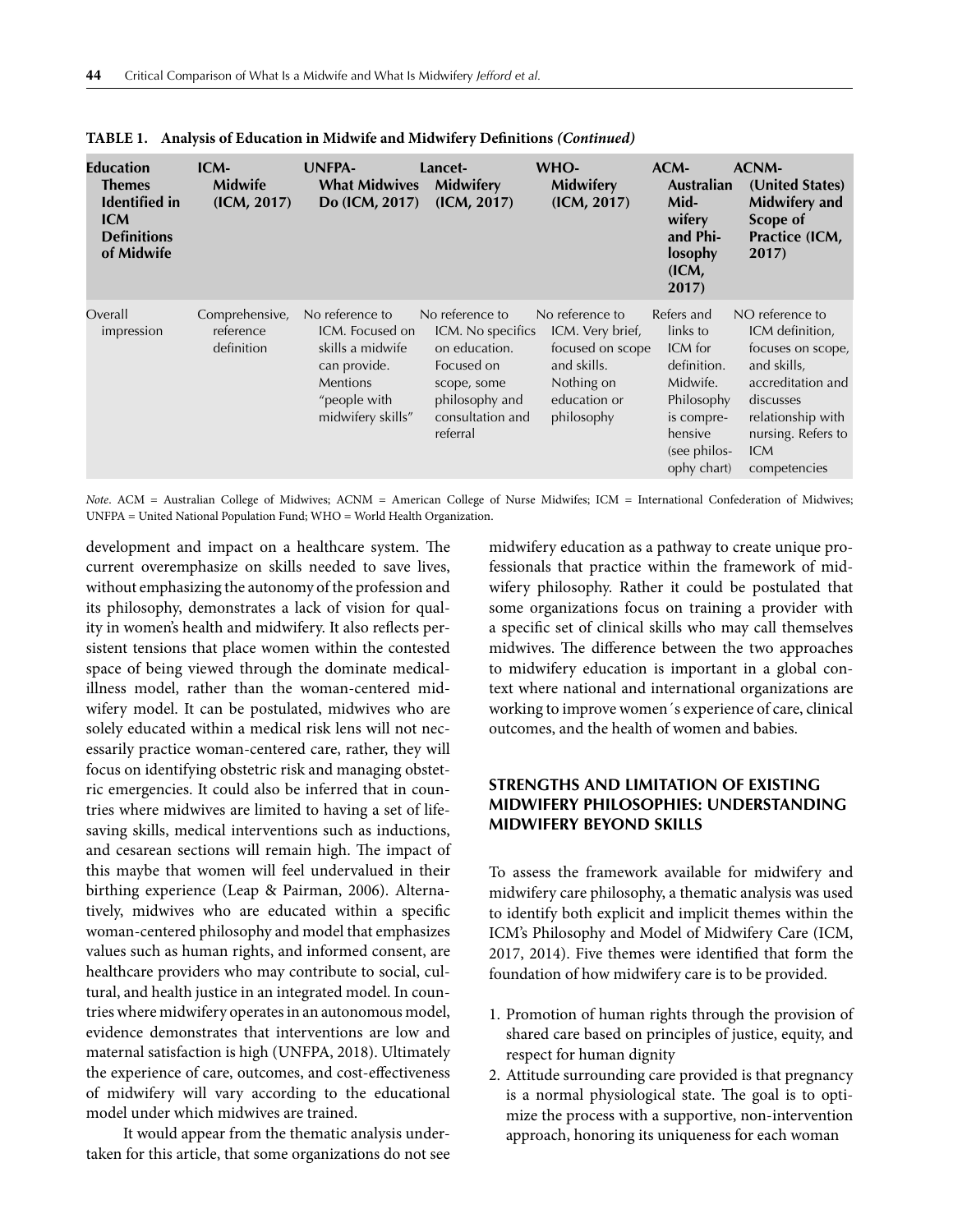- 3. The foundation of all care is the relationship with a woman. This requires respectful, personalized partnership throughout care with the goal of selfdetermination for the woman
- 4. The midwife is an autonomous professional, responsible for self and professional development including collaboration and consultation relationships with other professionals, with the goal to serve women and their communities
- 5. Midwifery care is evidence-informed, competent, and ethical.

The next stage of the critical comparison was to see if these ICM identified themes were within the midwifery philosophy documents authored by WHO (2018), UNFPA (2018), *The Lancet* (Renfew et al., 2014), ACNM (2018), and ACM (2018). The Table 2 offers a summary of the critical comparison.

## **IMPACT ON A MIDWIFE, THE MIDWIFERY MODEL OF CARE, AND THE MIDWIFERY PROFESSION**

Definitions by other international and professional organizations offer a range of guidance on the midwifery philosophy and model of care and reinforce the lack of clarity over the unique model of midwifery. (ACNM, 2018; ACM, 2018; Puri et al., 2014; Renfew et al., 2014; UNFPA, 2018). Two of the five themes stated above were absent by all but one other organization namely :

- The midwife is an autonomous professional, responsible for self and professional development including collaboration and consultation relationships with other professionals with the goal to serve women and their communities
- Midwifery care is evidence-informed, competent, and ethical (Renfew et al., 2014).

Midwives and advocates of midwifery argue both these themes (professional autonomy and evidenceinformeded care) are necessary for legitimizing the profession. Neglecting these two themes within the definition of a midwife and midwifery care has the potential to undermine any authority midwifery may have by suggesting it is not a "real" or independent profession. The recognition of the autonomy of the profession stands at the heart of midwifery policy and has deep implications in practice and outcomes.

The three other themes noted in Table 1 provide direction for how midwifery care and skills should be

taught and provided. They highlight human rights, how to support physiological birth, and the goal of the partnership with a woman as a woman's self-determination in her own care. These themes, not explicit in any definition other than ICM's, (2017, 2014), form the foundation of the unique nature of the midwifery model of care (ACNM 2018; ACM, 2018; Puri et al., 2014; Renfew et al., 2014, UNFPA, 2018; Miller & Bear, 2019).

The relationship between a woman and midwife is explicitly acknowledged as core to midwifery in all but two of the definitions (Renfew et al., 2014; UNFPA, 2018). Although UNFPA (2018) andWHO (2018) do not mention the relationship between a woman and midwife, on their websites, they do consistently refer to ICM's definition (ICM, 2017), which does mention the relationship. This relationship, however, is more than a pleasant experience that midwives value. Rather, the focus of a non-authoritative, respectful partnership, is more about the quality of the relationship and its goal of a woman's self-determination over her body and the care she/he receives. The partnership is the practical implementation of midwifery's human rights-based approach to care. This relationship requires time and continuity so the woman and midwife can get to know and trust each other. Further it requires the midwife to be flexible and humble, acknowledging that although she/he may be an expert in midwifery care, she/he is not an expert in the woman's experience or her values (Kuo, Wu, & Mu, 2010; Thorstensson, Nilsson, Olsson, Wahn, & Ekström, 2015; Tinkler & Quinney, 1998). This relationship is the one of the greatest strengths of midwifery. It could potentially inform the medical model if the revolution of womancenterd care is allowed to transform mainstream care. Ultimately healthcare should be driven by the unique person receiving that care rather than the authority of the provider.

## **DISCUSSION**

Using the ICM definitions of midwife (2017) and midwifery (2014) as a baseline, this article compares definitions of a midwife and midwifery from around the world. This was done deliberately as these documents provide midwives legitimate authority to practise the art and science of midwifery, as well as to use the title Midwife. Further, these documents provide a framework that promotes confidence for midwives to speak about midwives and their work. It could be suggested, therefore, that some organizations are modifying the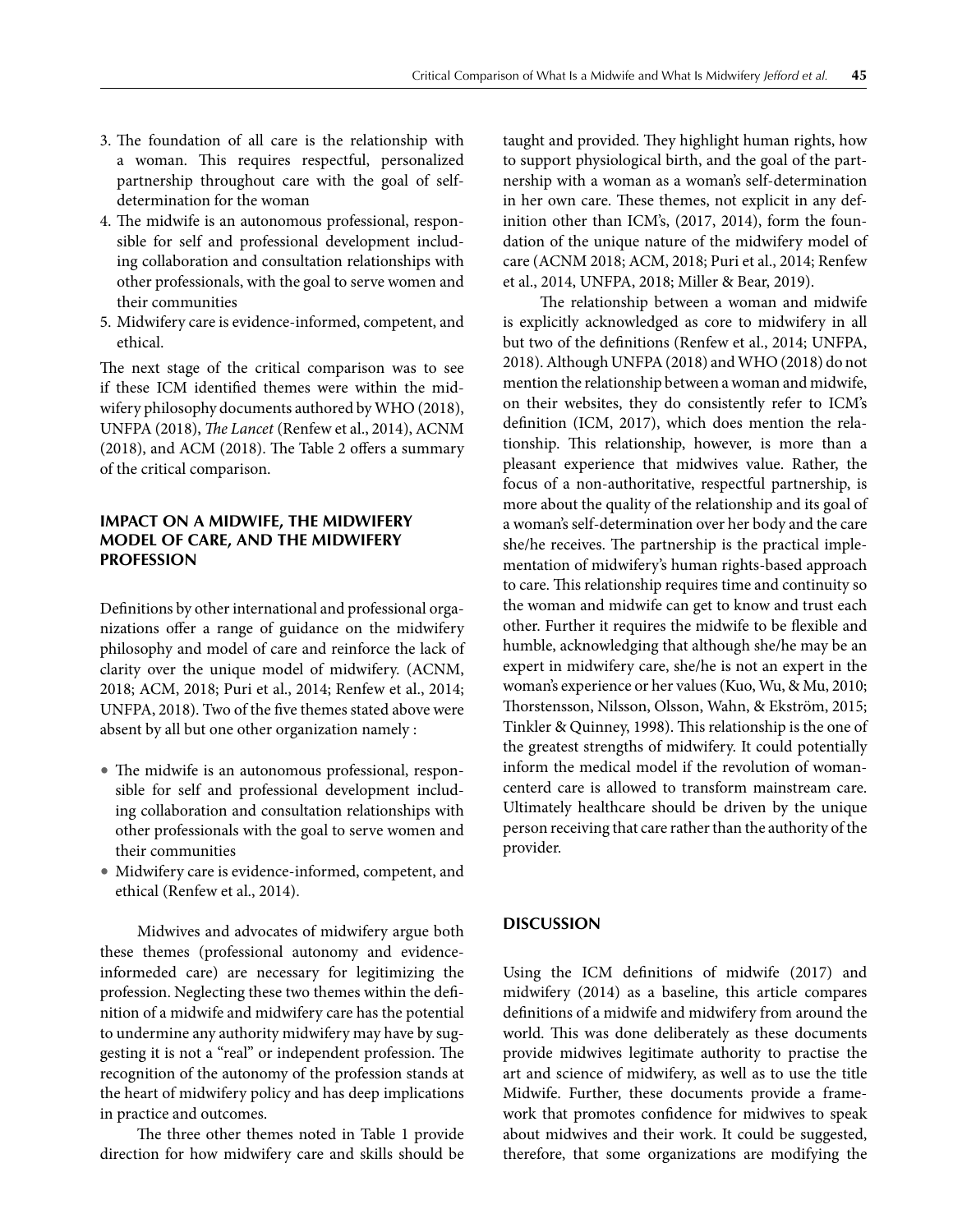| <b>Care Philosophy ICM-</b><br><b>Themes</b><br><b>Identified</b> in<br><b>ICM</b><br><b>Definitions</b><br>of Midwife<br>and Midwifery                                                                                                                   | Philosophy<br>and Model of<br><b>Midwifery</b><br>Care (ICM,<br>2017)                                                                                                                                                                                                     | UNFPA-<br><b>What Midwives</b><br>Do (ICM, 2017)                                                                                                        | Lancet<br>Midwifery<br>(ICM, 2017)                                                                                                           | $WHO -$<br>Midwifery<br>(ICM, 2017)                                                                                                                                                                | $ACM$ —<br><b>Australian</b><br>MW and<br>Philosophy<br>(ICM, 2017)                                                                                                                                                                     | ACNM<br>(United States)<br>Midwifery and<br>Scope of<br>Practice (ICM,<br>2017)                                                                                                                                                        |
|-----------------------------------------------------------------------------------------------------------------------------------------------------------------------------------------------------------------------------------------------------------|---------------------------------------------------------------------------------------------------------------------------------------------------------------------------------------------------------------------------------------------------------------------------|---------------------------------------------------------------------------------------------------------------------------------------------------------|----------------------------------------------------------------------------------------------------------------------------------------------|----------------------------------------------------------------------------------------------------------------------------------------------------------------------------------------------------|-----------------------------------------------------------------------------------------------------------------------------------------------------------------------------------------------------------------------------------------|----------------------------------------------------------------------------------------------------------------------------------------------------------------------------------------------------------------------------------------|
| Promotion of<br>human rights<br>through the<br>provision of SRH<br>care based on<br>principles of<br>justice, equity,<br>and respect for<br>human dignity                                                                                                 | "Promotes,<br>protects, and<br>supports<br>women's<br>human,<br>reproductive,<br>and sexual<br>health and<br>rights" "Based<br>on the ethical<br>principles of<br>justice, equity,<br>and respect for<br>human dignity"                                                   | "Advance women's "Respect for<br>and girls' rights,"<br>"prevent FGM<br>offer support<br>and assistance to<br>survivors of<br>gender-based<br>violence" | women's<br>individual<br>circumstances<br>and views"<br>Human Rights<br>not mentioned                                                        | Human Rights not "Founded on<br>mentioned                                                                                                                                                          | respect for<br>women<br>value of<br>women's<br>work, $\ldots$<br>protects and<br>enhances the<br>health and<br>social status<br>of women<br>$\ldots$ ." Human<br>Rights not<br>mentioned                                                | $"$ right to<br>equitable,<br>ethical,<br>accessible quality<br>healthcare<br>that respects<br>human dignity,<br>individuality, and<br>diversity among<br>groups."                                                                     |
| Attitude<br>surrounding care<br>provided is that<br>pregnancy is a<br>normal<br>physiological<br>state. The goal is<br>to optimize the<br>process with a<br>supportive,<br>non-intervention<br>approach,<br>honoring its<br>uniqueness for<br>each woman. | "Pregnancy and<br>childbearing<br>are usually<br>normal<br>physiological<br>processes"<br>"Optimize[s]<br>the normal,<br>biological,<br>psychological,<br>social, and<br>cultural<br>processes of<br>childbirth"<br>"Promote and<br>advocate for<br>non-<br>intervention" | Childbirth as<br>physiological and<br>how to promote<br>is not mentioned                                                                                | "Optimizing<br>normal<br>biological,<br>psychological,<br>social, and<br>cultural<br>processes of<br>reproduction<br>and early life"         | "Measures aimed<br>at preventing<br>health problems<br>in pregnancy,<br>the detection of<br>abnormal<br>conditions"<br>Childbirth as<br>physiological<br>and how to<br>promote is not<br>mentioned | "childbirth<br>$\ldots$ to be<br>undertaking<br>healthy<br>processes "<br>How to<br>promote a<br>physiological<br>process is not<br>mentioned                                                                                           | " $\dots$ honor the<br>normalcy of<br>women's<br>lifecycle events<br>watchful<br>waiting and<br>non-intervention<br>in normal<br>processes<br>appropriate use<br>of interventions<br>and technology<br>$\ldots$ "                      |
| The foundation of Midwifery care<br>all care is the<br>relationship with<br>a woman. This<br>requires<br>respectful,<br>personalized<br>partnership<br>throughout care<br>with the goal of<br>self-<br>determination<br>for the woman                     | takes place in<br>partnership<br>with women,<br>recognizing the<br>right to self-<br>determination,<br>and is<br>respectful,<br>personalized,<br>continuous and<br>non-<br>authoritarian                                                                                  | Foundation of<br>relationship with<br>woman and goal<br>of self-<br>determination<br>not mentioned                                                      | "Working in<br>partnership with<br>women to<br>strengthen<br>women's own<br>capabilities to<br>care for<br>themselves and<br>their families" | Foundation of<br>relationship<br>with woman<br>and goal of self-<br>determination<br>not mentioned                                                                                                 | "Woman-<br>centered<br>founded on<br>the<br>relationship<br>between a<br>woman and<br>her midwife"<br>"Encompasses<br>the needs as<br>identified and<br>negotiated by<br>the woman<br>herself as<br>defined by the<br>woman<br>herself" | . a continuous<br>and<br>compassionate<br>partnership"<br>"Involves<br>therapeutic use of<br>human presence<br>and skillful<br>communication"<br>"Self-<br>determination<br>and active<br>participation in<br>healthcare<br>decisions" |

|  |  |  |  |  | TABLE 2. Analysis of the Philosophy of Midwifery in Midwife and Midwifery Definitions |
|--|--|--|--|--|---------------------------------------------------------------------------------------|
|--|--|--|--|--|---------------------------------------------------------------------------------------|

(*Continued*)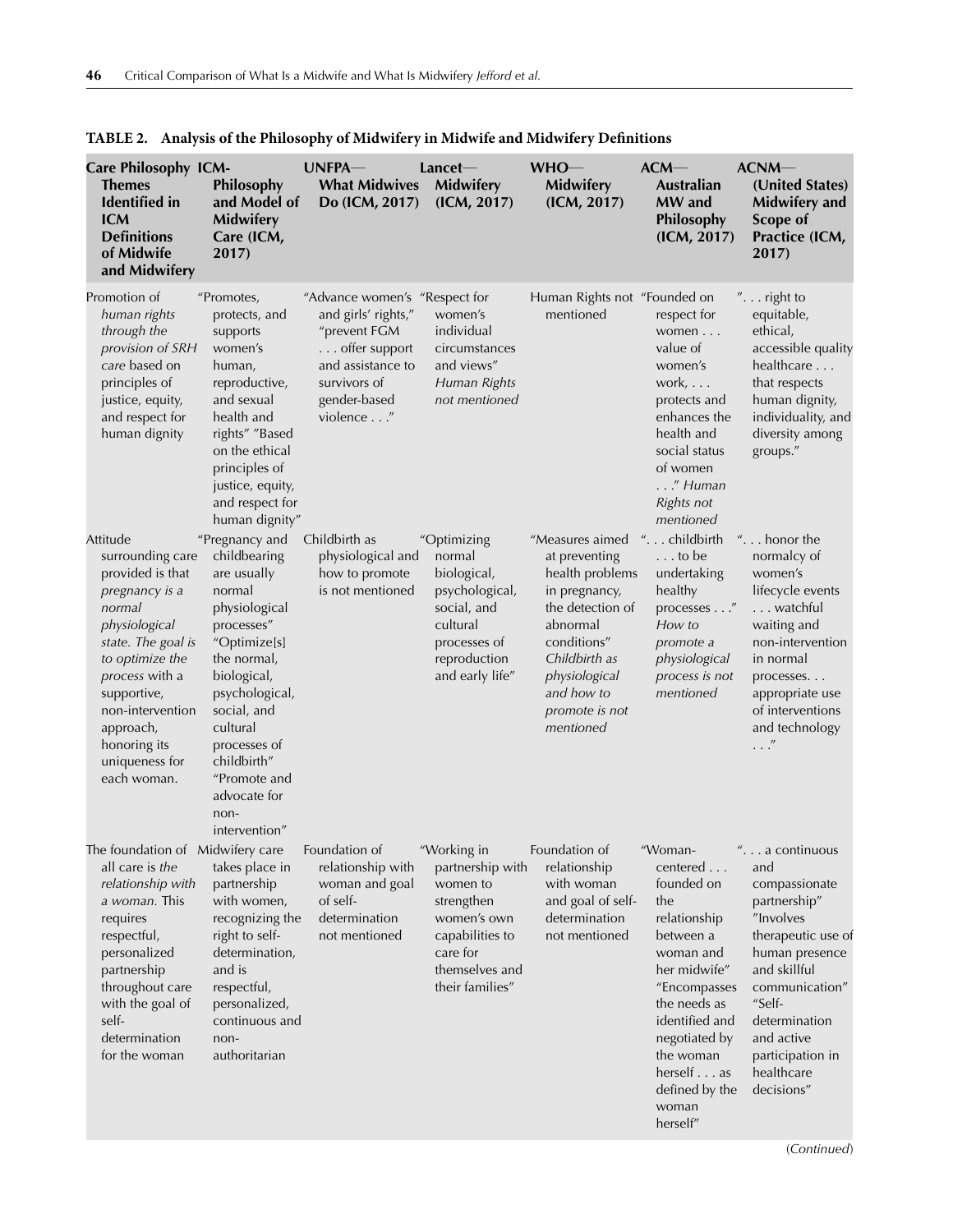| <b>Care Philosophy ICM-</b><br>Themes<br><b>Identified</b> in<br><b>ICM</b><br><b>Definitions</b><br>of Midwife<br>and Midwifery                                                                                                                                                | Philosophy<br>and Model of<br><b>Midwifery</b><br>Care (ICM,<br>2017)                                                                                                                                                                                                                                                                                        | UNFPA-<br><b>What Midwives</b><br>Do (ICM, 2017)                                                                                                                                                                                                                                                                                          | Lancet<br><b>Midwifery</b><br>(ICM, 2017)                                                                                                | $WHO-$<br>Midwifery<br>(ICM, 2017)                                                                                                                                                                                                                               | ACM<br><b>Australian</b><br>MW and<br>Philosophy<br>(ICM, 2017)                                                                                                                         | ACNM<br>(United States)<br>Midwifery and<br>Scope of<br>Practice (ICM,<br>2017)                                                                                                                                                       |
|---------------------------------------------------------------------------------------------------------------------------------------------------------------------------------------------------------------------------------------------------------------------------------|--------------------------------------------------------------------------------------------------------------------------------------------------------------------------------------------------------------------------------------------------------------------------------------------------------------------------------------------------------------|-------------------------------------------------------------------------------------------------------------------------------------------------------------------------------------------------------------------------------------------------------------------------------------------------------------------------------------------|------------------------------------------------------------------------------------------------------------------------------------------|------------------------------------------------------------------------------------------------------------------------------------------------------------------------------------------------------------------------------------------------------------------|-----------------------------------------------------------------------------------------------------------------------------------------------------------------------------------------|---------------------------------------------------------------------------------------------------------------------------------------------------------------------------------------------------------------------------------------|
| The midwife is an<br>autonomous<br>professional,<br>responsible for<br>self and<br>professional<br>development<br>including<br>collaboration<br>and consultation<br>relationships<br>with other<br>professionals<br>with the goal to<br>serve women<br>and their<br>communities | " individually "The main"<br>and collectively<br>responsible<br>for the<br>development of<br>midwifery care,<br>educating the<br>new generation<br>of midwives"<br>.  "concept of<br>lifelong<br>$learning'' \dots$<br>"practice in<br>collaboration<br>with other<br>health<br>professional"<br>$"$ to serve<br>the needs of the<br>woman and<br>community" | caregivers for<br>women and their<br>newborns during<br>pregnancy, labor,<br>childbirth, and in<br>the post-delivery<br>period" No<br>mention of<br>individual<br>responsibility,<br>professional<br>development, or<br>relationship with<br>other healthcare<br>professionals                                                            | and referral to<br>other services"<br>No mention of<br>individual<br>responsibility,<br>professional<br>development                      | "Consultation with "The procurement Midwifery<br>of medical<br>assistance when<br>necessary, the<br>execution of<br>emergency<br>measures in the<br>absence of<br>medical help"<br>No mention of<br>individual<br>responsibility,<br>professional<br>development | includes<br>collaboration<br>with and<br>consultation<br>between<br>health<br>professionals.<br>No mention<br>of individual<br>responsibility,<br>professional<br>development           | "Consultation<br>collaboration and<br>referral with other<br>members of the<br>healthcare team<br>as needed to<br>provide optimal<br>healthcare"<br>"formal<br>education,<br>lifelong<br>individual<br>learning"                      |
| Midwifery care is<br>evidence-based,<br>competent, and<br>ethical                                                                                                                                                                                                               | "Ethical and<br>competent<br>midwifery care<br>is informed and<br>guided by<br>formal and<br>continuous<br>education,<br>scientific<br>research, and<br>application of<br>evidence"<br>"Midwives<br>maintain their<br>competence<br>and ensure<br>their practice is<br>evidence-<br>based"                                                                   | "Provide family<br>planning<br>counseling and<br>services<br>perform breast<br>and cervical<br>cancer screenings<br>perform basic<br>emergency<br>obstetric care,<br>and in<br>humanitarian<br>crises<br>implement the<br>Minimum Initial<br>Services Package"<br>No mention of<br>care as<br>evidence-based,<br>competent and<br>ethical | "Timely<br>prevention and<br>management of<br>complications"<br>No mention of<br>care as<br>evidence-based,<br>competent, and<br>ethical | No mention of<br>care as<br>evidence-based,<br>competent, and<br>ethical                                                                                                                                                                                         | Midwifery is<br>informed by<br>scientific<br>evidence, by<br>collective and<br>individual<br>experience,<br>and by<br>intuition No<br>mention of<br>care as<br>competent<br>and ethical | "Includes<br>individualized<br>methods of care<br>and healing<br>guided by the<br>best evidence<br>available." ".<br>the development<br>and application<br>of research to<br>guide ethical and<br>competent<br>midwifery<br>practice" |

**TABLE 2. Analysis of the Philosophy of Midwifery in Midwife and Midwifery Definitions** *(Continued)*

*Note*.ACM = Australian College of Midwives; ACNM = American College of Nurse Midwifes; FGM = female genital mutilation; ICM = International Confederation of Midwives; UNFPA = United National Population Fund; WHO = World Health Organization.

globally accepted definitions for two potential reasons: (a) they do not perceive or frame midwives as autonomous practitioners as defined by the ICM definition of a midwife (ICM, 2017) and thus separate from nursing or (b) they mis-interpret the philosophy and scope of practice of midwifery as defined by the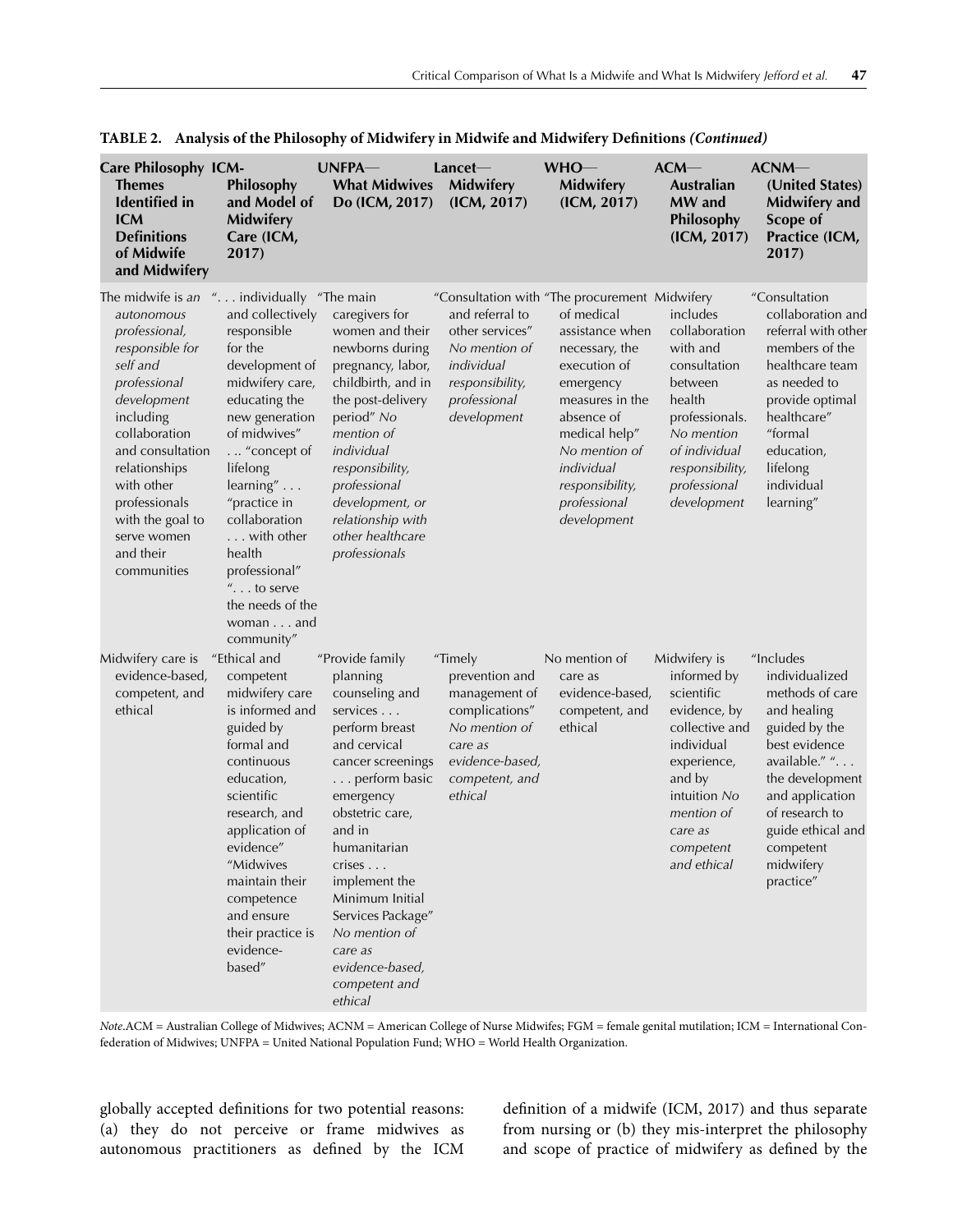ICM (2017; 2014). Midwifery autonomy is further hindered when other cadres who have not been educated, and are not "midwifery" providers, hijack or misuse the noun 'midwife' and verb 'midwifery'. It could be argued that, as many languages do not have the same noun and verb midwife/midwifery construct as the English language this leads and compounds the confusion around our profession. The result of which fuels the debate of the terms used across regions applied to a professional midwife as defined by the ICM (2014, 2017, 2018). What is clear, regardless of where in the world one is, use of the title Midwife should only be sanctioned if a person has been educated to the minimum level, in accordance with the ICM Global Standards for Midwifery Education (ICM, 2018) and philosophy (ICM 2014).

While diversity in practice may and should reflect cultural and social nuances, the concern discussed in this article is that the perception and understanding of the role of a midwife, the philosophy and function of the model varies and is contradicted among international and national agencies as noted in Tables 1 and 2. This critical comparison reveals that most organizations agree midwives provide women-centered care, which aligns with the advancement of human rights. Organizations differ and are vague on the specifics of how to implement this. In addition, many of these documents neglect to mention a consistent approach to sexual health which raises issues around policy and regulation of women's health and rights. Only the ICM (2017) and UNFPA (2018) make explicit mention of midwifery as protector of "rights." While there is no mention womens' or girls' rights protection as a value or practice in midwifery by the ACNM (2018) and the ACM (2018). Such a lack of consensus among key health provider agencies, particularly at the level of WHO (2018), UNFPA (2018), and ICM (2017) limits a global approach around women's health and quality of care.

It is important to acknowledge many countries lack a professional group bearing the title, education, or scope of practice of the midwife. This means childbearing women are cared for by many cadres of workers with varied levels of skills and philosophies. In a global context, WHO (2018) and UNFPA (2018) and others are funding and leading midwifery education and regulation programs with the aim to reduce maternal and neonatal mortality globally. It is imperative to provide some level of training and care to avoid no care at all. This should only occur, however, until appropriately qualified and skilled midwives can be educated in accordance to the ICM competencies (WHO, 2018).

## **CONCLUSION**

Midwifery's strength and uniqueness is how it provides the human rights-based midwifery model of care. Midwifery's opposition to the medical lens applied to what is a natural physiological event (until it is not) causes a healthy tension, yet the current situation of a global lack of consensus on the definition of the midwife and/or midwifery may undermine the development of this autonomous profession and unique philosophy that could compliment the medical model and strengthen healthcare systems. This article calls for all parties involved in providing care to childbearing women to open discussions and strive for consensus to ensure that the global push to increase access to midwives and midwifery care occurs under a common understanding of what a midwife and midwifery care is. It is therefore important to work collaboratively in order to keep critical attention on the plight of women and their newborns.

#### **REFERENCES**

- American College of Nurse Midwifes. (2018). *Definition of midwifery and scope of practice of certified nursemidwives and certified midwives.*. Retrieved from http:// www.midwife.org/ACNM/files/ACNMLibraryData/UP LOADFILENAME/000000000266/Definition%20of%20 Midwifery%20and%20Scope%20of%20Practice%20of% 20CNMs%20and%20 CMs%20Dec%202011.pdf
- Australian College of Midwives. (2018). *Midwifery philosophy and values*. Retrieved from https: //www.midwives.org.au/midwifery-philosophy-values
- Betro, L., Mcclair, T. L., Currie, S., & Banjerie, J. (2018). Expanding the agenda for addressing mistreatment in maternity care: A mapping review and gender analysis. *Reproductive Health*, *15*, 143. doi:10.1186/s12978-018- 0584-6
- Castro Lopes, S., Nove, A., Hoope-Bendre, P., de Bernis, L., Bokosi, M., Moyo, N. T., & Homer, C. S. E. (2016). A descriptive analysis of midwifery education, regulation and association in 73 countries: The baseline for a post-2015 pathway. *Human Research for Health*, *14*, 37. doi:10.1186/s12960-016-0134-7
- Coburn, D. (2006). Medical dominance then and now: Critical reflections. *Health Sociology Review*, *15*, 432–433. doi:10.5172/hesr.2006.15.5.432
- Fahy, K. (2007). An Australian history of the subordination of midwifery. *Women and Birth*, *20*(1), 25–29. doi:10.1016/j.wombi.2006.08.003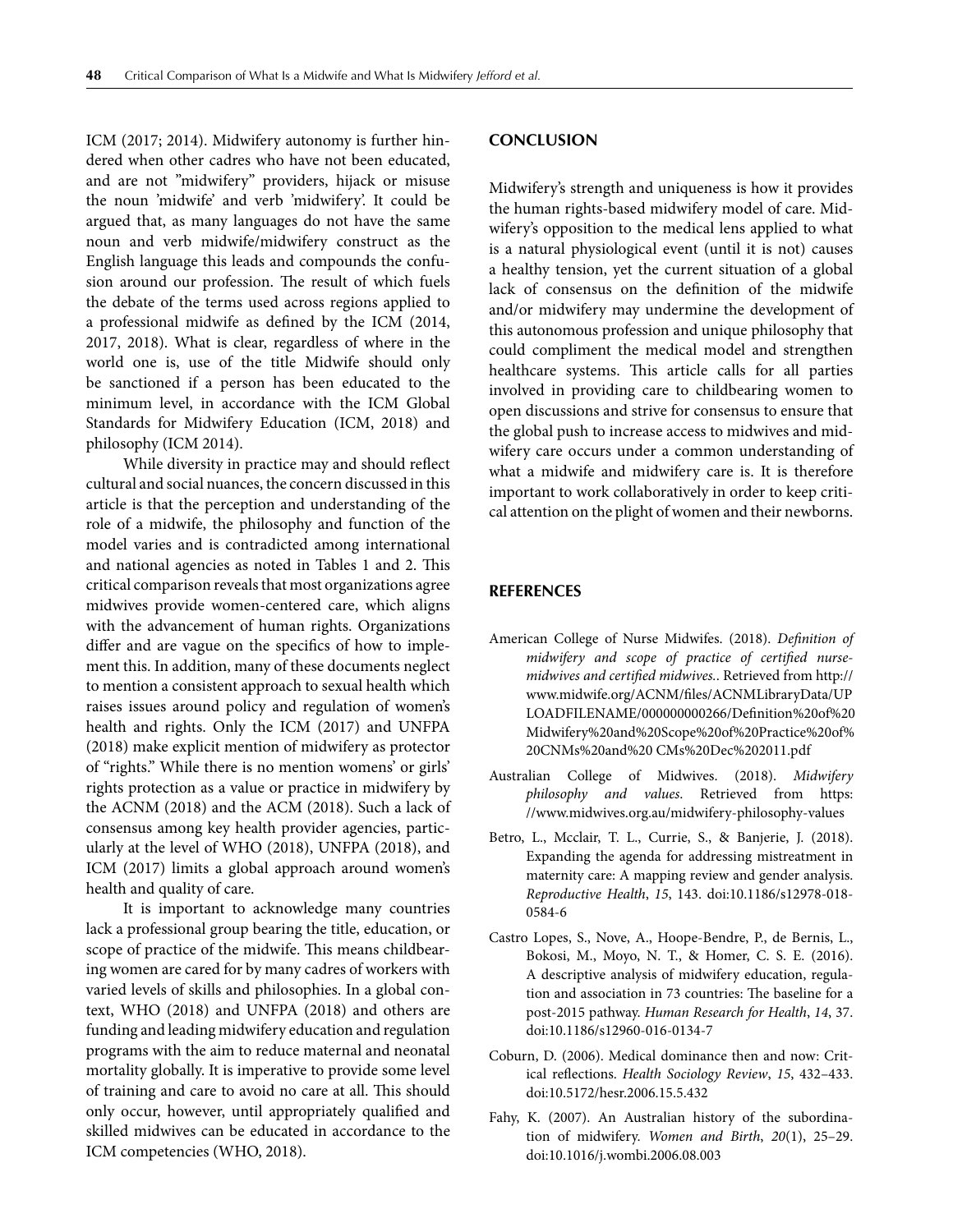- Filby, A., McConville, F., & Portela, A. (2016). What prevents quality midwifery care? A systematic mapping of barriers in low and middle income countries from the provider perspective. *PLOS ONE*, *11*(5), e0153391. doi:10.1371/journal.pone.0153391
- Guilliland, K., & Pairman, S. (2010).*The midwifery partnership: A model for practice*. Christchurch: New Zealand College of Midwives.
- Hartigan, P. (2001). The importance of gender in defining and improving quality of care: Some conceptual issues. *Health Policy and Planning*, *16*(Suppl. 1), 7– 12. doi:10.1093/heapol/16.suppl\_1.7International Confederation of Midwives
- International Confederation of Midwives. (2014). *ICM definitions*. Retrieved from https://www.international midwives.org/assets/files/definitions-files/2018/06/engphilosophy-and-model-of-midwifery-care.pdf
- International Confederation of Midwives. (2017). *International Definition of the Midwife.*. Retrieved from https:// www.internationalmidwives.org/assets/files/definitionsfiles/2018/06/eng-definition\_of\_the\_midwife- 2017.pdf
- International Confederation of Midwives. (2019). *Essential competencies for midwifery practice 2018 update, final version published January 2019*. Retrieved from https://www.internationalmidwives.org/assets/ files/general-files/2019/02/icm-competencies\_english\_ final\_jan-2019-update\_final-web\_v1.0.pdf
- Kuo, S. C., Wu, C. J., & Mu, P. F. (2010). Taiwanese women's experiences of hospital midwifery care: A phenomenological study. *Midwifery*, *26*(4), 450–456. doi:10.1016/j.midw.2008.09.002
- Leap, N., & Pairman, S. (2006). Working in partnership. In S. Pairman, J. Pincombe, C. Thorogood, & S. Tracy (Eds.), *Midwifery: Preparation for practice* (pp. 258–270). Australia: Elsevier.
- Miller, S., & Bear, R. J. (2019). Midwifery partnership. In S. Pairman, S. Tracy, H. Dahlen, & L. Dixon (Eds.), *Midwifery: Preparation for practice* (4th ed., Vol. 1, chap. 15, pp. 299–333). Chatswood, Australia: Elsevier.
- Pairman, S. (2010). Midwifery partnership: A professionalizing strategy for midwives. In M. Kirkham (Ed.), *The midwife-mother relationship* (pp. 208–231). New York, NY: Palgrave Macmillan.
- Puri, M., Tamang, A., Shrestha, P., & Joshi, D. (2014). The role of auxiliary nurse-midwives and community health volunteers in expanding access to medical abortion in rural Nepal. *Reproductive Health Matters*, *22*(44), 94– 103. doi:10.1016/S0968-8080(14)43784-4
- Renfew, M., McFadden, A., Bastos, M. H., Campbell, J., Channon, N. F., Cheung, N. F., . . . Declercg, E. (2014). Midwifery and quality care: Findings from a new

evidence-informed framework for maternal and newborn care. *Lancet*, *384*, 1129–1145. doi:10.1016/S0140- 6736(14)60789-3

- Richardson-Tench, M., Nicholson, P., Taylor, B., Kermode, S., & Roberts, K. (2018). *Research in nursing and midwifery and allied health* (6th ed.). Melbourne, Australia: Cengage Learning Australia PTY Limited.
- Thorstensson, S., Nilsson, M., Olsson, L., Wahn, E. H., & Ekström, A. (2015). Women's experiences of midwifery support during pregnancy a step in the validation of the scale: "The mother perceived support from professionals." *Journal of Nursing Care*, *4*(2), 1–6.
- Tinkler, A., & Quinney, D. (1998). Team midwifery: The influence of the midwife-woman relationship on women's experiences and perceptions of maternity care. *Journal of Advanced Nursing*, *28*(1), 30–35. doi:10.1046/j.1365- 2648.1998.00769.x
- United National Population Fund. (2018). *Midwifery*. Retrieved from https://www.unfpa.org/midwifery
- Vedam, S., Stoll, K., MacDorman, M., Declercq, E., Cramer, R., Chenyney, M., . . . Kennedy, H. (2018). Mapping integration of midwives across the United States: Impact on access, equity, and outcomes. *PLOS ONE*, *13*(2), e0192523. doi:10.1371/journal.pone.0192523
- Willis, E. (1983). *Medical dominance: The division of labour in Australian health care*. Sydney, Australia: George Allen and Unwin.
- World Health Organization. (2018). *Midwifery*. Retrieved from https://www.who.int/topics/midwifery/en/
- World Health Organization, International Confederation of Midwives, & Federation of International Gynecologist and Obstetricians. (2004). Retrieved from https://apps.who.int/iris/bitstream/handle/10665/42955/ 9241591692.pdf;jsessionid=E4939937D119E0C64394D 6EE0AB9115A?sequence=1
- World Health Organization, International Confederation of Midwives, & White Ribbon Alliance. (2016). *Midwives' voices, midwives' realities*. Retrieved from http:// www.who.int/maternal\_child\_adolescent/documents/ midwives-voices-realities/en/
- World Health Organization, United Nations Population Fund, United Nations International Children's Emergency Fund, International Confederation of Midwives, International Confederation of Nurses, Federation of International Gynaecologists and Obstetricians, & International Pediatrics Association. (2018). *Definition of skilled health personnel providing care during childbirth*. Retrieved from http://www. who.int/reproductivehealth/publications/statementcompetent-mnh-professionals/en/